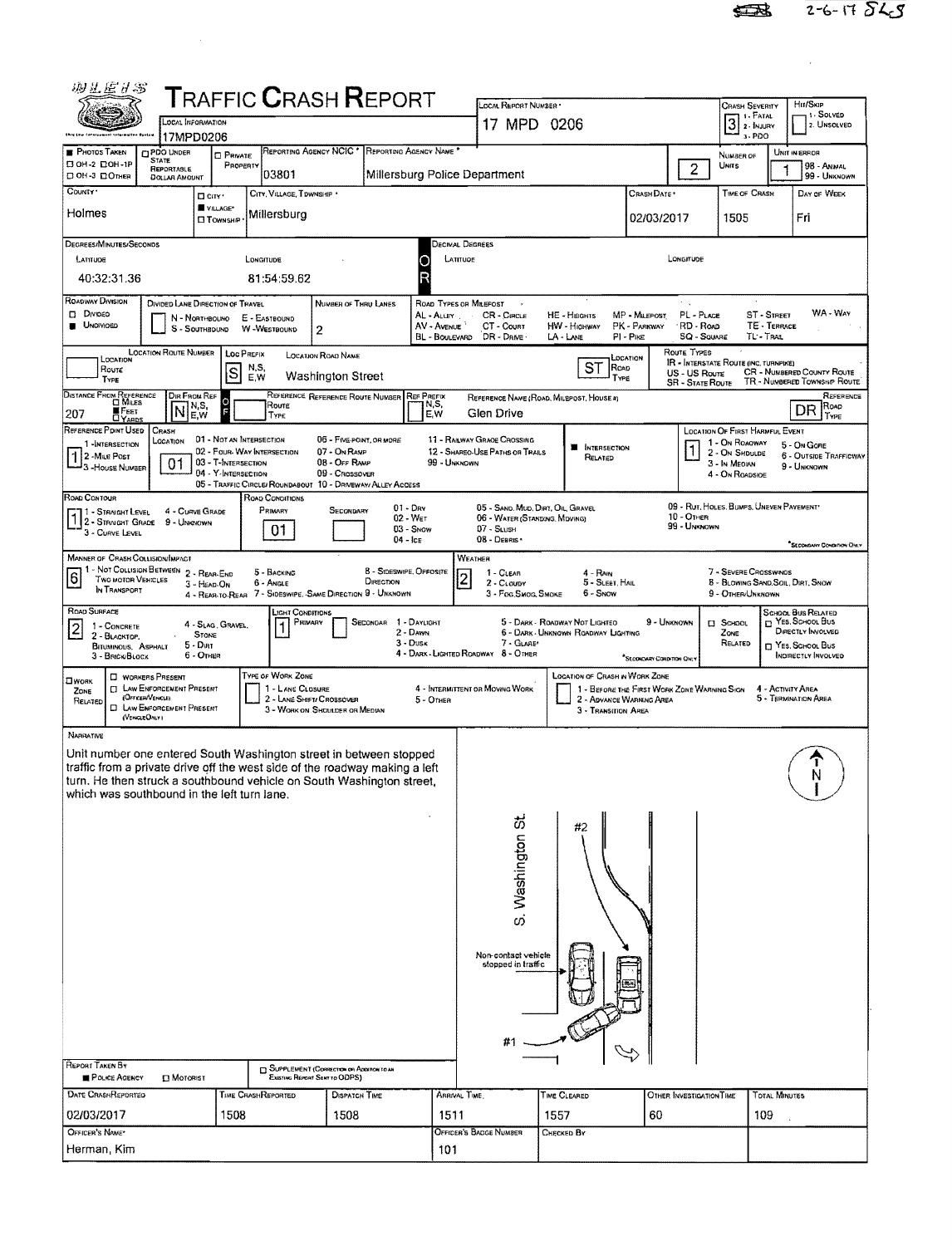|                                                           | UNIT                                                                                            |                                                                          |                                                                                                                                          |                                                                                                  |                                               |                                                                            |                                                                          |                                                                                    |                                                              |                                                                                                                              |  |  |  |  |
|-----------------------------------------------------------|-------------------------------------------------------------------------------------------------|--------------------------------------------------------------------------|------------------------------------------------------------------------------------------------------------------------------------------|--------------------------------------------------------------------------------------------------|-----------------------------------------------|----------------------------------------------------------------------------|--------------------------------------------------------------------------|------------------------------------------------------------------------------------|--------------------------------------------------------------|------------------------------------------------------------------------------------------------------------------------------|--|--|--|--|
|                                                           |                                                                                                 |                                                                          | LOCAL REPORT NUMBER<br>17 MPD 0206                                                                                                       |                                                                                                  |                                               |                                                                            |                                                                          |                                                                                    |                                                              |                                                                                                                              |  |  |  |  |
| UNIT NUMBER                                               | OWNER NAME: LAST, FIRST, MIDDLE ( C SAME AS DRIVER )                                            |                                                                          |                                                                                                                                          |                                                                                                  |                                               |                                                                            | OWNER PHONE NUMBER                                                       | DAMAGE SCALE                                                                       | <b>DAMAGE AREA</b>                                           |                                                                                                                              |  |  |  |  |
|                                                           | Schlabach, Katherin, M                                                                          |                                                                          |                                                                                                                                          |                                                                                                  |                                               | 330-231-1054                                                               |                                                                          | $\overline{4}$                                                                     | FRONT                                                        |                                                                                                                              |  |  |  |  |
| OWNER ADDRESS: CITY, STATE ZIP                            | <b>DSAME AS DRIVER</b> )                                                                        |                                                                          |                                                                                                                                          |                                                                                                  |                                               |                                                                            |                                                                          |                                                                                    | 1 - NONE                                                     | о                                                                                                                            |  |  |  |  |
|                                                           | 6127 TR 327, Millersburg, OH, 44654                                                             |                                                                          |                                                                                                                                          |                                                                                                  |                                               |                                                                            |                                                                          |                                                                                    |                                                              |                                                                                                                              |  |  |  |  |
| LP STATE LICENSE PLATE NUMBER                             |                                                                                                 |                                                                          |                                                                                                                                          | <b>VEHICLE IDENTIFICATION NUMBER</b>                                                             |                                               |                                                                            |                                                                          | # Occupants                                                                        | 2 - MINOR                                                    |                                                                                                                              |  |  |  |  |
| OН<br>FYP6744<br><b>VEHICLE YEAR</b>                      | <b>VEHICLE MAKE</b>                                                                             |                                                                          |                                                                                                                                          | 453BH635027303379                                                                                |                                               |                                                                            | VEHICLE COLOR                                                            | 1                                                                                  | 3 - FUNCTIONAL                                               | O<br>₫                                                                                                                       |  |  |  |  |
| 2002                                                      | Subaru                                                                                          |                                                                          |                                                                                                                                          | <b>VEHICLE MODEL</b><br>Legacy                                                                   |                                               |                                                                            | SIL                                                                      |                                                                                    | 4 - DISABLING                                                |                                                                                                                              |  |  |  |  |
| $P$ ROOF OF<br><b>INSURANCE</b>                           | <b>INSURANCE COMPANY</b>                                                                        |                                                                          | POLICY NUMBER<br>Towed By                                                                                                                |                                                                                                  |                                               |                                                                            |                                                                          |                                                                                    | 9 - UNKNOWN                                                  | □<br>ο<br>α                                                                                                                  |  |  |  |  |
| <b>SHOWN</b>                                              | Ohio Mutual                                                                                     |                                                                          |                                                                                                                                          | PPA0069880                                                                                       |                                               | Rigs                                                                       |                                                                          |                                                                                    |                                                              |                                                                                                                              |  |  |  |  |
| CARRIER NAME, ADDRESS, CITY, STATE, ZIP                   |                                                                                                 |                                                                          |                                                                                                                                          |                                                                                                  |                                               |                                                                            |                                                                          |                                                                                    |                                                              | <b>CARRIER PHONE</b>                                                                                                         |  |  |  |  |
| US DOT                                                    | <b>VEHICLE WEIGHT GVWR/GCWR</b>                                                                 |                                                                          | CARGO BOOY TYPE                                                                                                                          | 01 - No CARGO BODY TYPE/NOT APPLICABL 09 - POLE                                                  |                                               |                                                                            |                                                                          | TRAFFICWAY DESCRIPTION<br>1 - Two-Way, Not Divided                                 |                                                              |                                                                                                                              |  |  |  |  |
| HM PLACARD ID NO.                                         | 1 - LESS THAN OR EQUAL TO 10K LBS<br>2 - 10,001 To 26,000x Las<br>3 - MORE THAN 26,000K LBS.    |                                                                          | 01                                                                                                                                       | 02 - Busi Van (9-15 Seats, Inc Driver)<br>03 - Bus (16+ SEATS, INC DRIVER)                       |                                               | 10 - CARGO TANK<br>11 - FLAT BED                                           |                                                                          |                                                                                    |                                                              | 1 2 - Two-Way, NOT DIVIDED, CONTINUDUS LEFT TURN LANE<br>3 - Two-Way, Divided, UNPROTECTEO(PAINTED OR GRASS >4FT.) MEDIA     |  |  |  |  |
|                                                           |                                                                                                 |                                                                          |                                                                                                                                          | 04 - VEHICLE TOWING ANOTHER VEHICLE<br>05 - Logging                                              |                                               | 12 - Dump<br>13 - CONCRETE MIXER                                           |                                                                          | 5 - ONE-WAY TRAFFICWAY                                                             | 4 - Two-Way, Divided, Positive Median Barrier                |                                                                                                                              |  |  |  |  |
| <b>HM CLASS</b><br>NUMBER                                 | HAZARDOUS MATERIAL<br>RELATEO<br>α                                                              |                                                                          |                                                                                                                                          | 06 - INTERMODAL CONTAINER CHASIS<br>07 - CARGO VAN/ENCLOSEO BOX                                  |                                               | 14 - AUTO TRANSPORTER<br>15 - GARBAGE /REFUSE                              |                                                                          | <b>D</b> Hit / SkiP UNIT                                                           |                                                              |                                                                                                                              |  |  |  |  |
| NON-MOTORIST LOCATION PRIOR TO IMPACT                     |                                                                                                 | Type of Use                                                              | UNIT TYPE                                                                                                                                | 08 - GRAIN, CHIPS, GRAVEL                                                                        |                                               | 99 - OTHER/UNKNOWN                                                         |                                                                          |                                                                                    |                                                              |                                                                                                                              |  |  |  |  |
|                                                           | 01 - INTERSECTION - MARKEO CROSSWAL<br>02 - INTERSECTION - NO CROSSWALK                         | 1                                                                        | 03                                                                                                                                       | 01 - Sus COMPACT                                                                                 |                                               |                                                                            |                                                                          |                                                                                    |                                                              | PASSENGER VEHICLES (LESS THAN 9 PASSENGERS MEDIMEAVY TRUCKS OR COMBO UNITS > 10K LBS BUS/VAMLIMO(9 OR MORE INCLUDING DRIVER) |  |  |  |  |
| 03 - INTERSECTION OTHER                                   | 04 - MIDBLOCK - MARKED CROSSWALK                                                                | 1 - PERSONAL                                                             |                                                                                                                                          | 02 - COMPACT<br>99 - UNKNOWN 03 - MID SIZE                                                       |                                               |                                                                            |                                                                          | 14 - SINGLE UNIT THUCK: 3+ AXLES                                                   |                                                              | 13 - SINGLE UNIT TRUCK OR VAN ZAXLE, 6 TIRES 21 - BUS/VAN (9-15 SEATS, INC DRIVER)<br>22 - Bus (16+ Sears, Inc Daven)        |  |  |  |  |
| 06 - BICYCLE LANE                                         | 05 - TRAVEL LANE - OTHER LOCATION                                                               | 2 - COMMERCIAL<br>3 - GOVERNMENT                                         | ов Нл/Sке                                                                                                                                | 04 - Full Size<br>05 - MINIVAN                                                                   |                                               |                                                                            |                                                                          | 15 - SINGLE UNIT TRUCK / TRAILER<br>16 - TRUCK/TRACTOR (BOBTAIL)                   |                                                              | NON-MOTORIST<br>23 - ANIMAL WITH RIDER<br>24 - ANIMAL WITH BUGGY, WAGON, SURREY                                              |  |  |  |  |
| 08 - SIDEWALK                                             | 07 - Shoulder/Roadside                                                                          |                                                                          |                                                                                                                                          | 06 - SPORT UTILITY VEHICLE<br>07 - Pickup                                                        |                                               |                                                                            | 17 - TRACTOR/SEMI-TRAILER<br>18 - Tractor Double<br>19 - TRACTOR/TRIPLES |                                                                                    |                                                              | 25 - BICYCLE/PEOACYCLIST<br>26 - PEDESTRIAN/SKATER                                                                           |  |  |  |  |
| 10 - DRIVE WAY ACCESS                                     | 09 - MEDIAN/CROSSING ISLAND<br>11 - SHARED-USE PATH OR TRAIL                                    | <b>IT IN EMERGENCY</b><br>RESPONSE                                       |                                                                                                                                          | $08 - V_{AN}$<br>09 - MOTORCYCLE                                                                 |                                               |                                                                            |                                                                          | 20 - OTHER MEDIHEAVY VEHICLE                                                       |                                                              | 27 - OTHER NON-MOTORIST                                                                                                      |  |  |  |  |
| 99 - OTHER/UNKNOWN                                        | 12 - NON-TRAFFICWAY AREA                                                                        |                                                                          |                                                                                                                                          | 10 - Motorized Bicycle<br>11 - SNOWMOBRE/ATV                                                     |                                               |                                                                            | HAS HM PLACARD                                                           |                                                                                    |                                                              |                                                                                                                              |  |  |  |  |
| SPECIAL FUNCTION 01 - NONE                                |                                                                                                 | 09 - AMBULANCE                                                           |                                                                                                                                          | 12 - OTHER PASSENGER VEHICLE<br>17 - FARM VEHICLE                                                | <b>MOST DAMAGEO AREA</b>                      |                                                                            |                                                                          |                                                                                    |                                                              | ACTION                                                                                                                       |  |  |  |  |
| $02 - TAA1$<br>01                                         | 03 - RENTAL TRUCK (OVER 10K LBS)                                                                | $10 -$ Fire<br>11 - HIGHWAY/MAINTENANCE                                  | 18 - FARM EOUIPMENT<br>$01 - None$<br>02<br>19 - Мотояноме<br>02 - CENTER FRONT<br>20 - GOLF CART                                        |                                                                                                  |                                               |                                                                            |                                                                          | 08 - LEFT SIDE<br>09 - LEFT FRONT                                                  | 99 - Unknown                                                 | 1 - Non-CONTACT<br>3 2 - Non-Collision                                                                                       |  |  |  |  |
|                                                           | 04 - Bus - SCHOOL (PUBLIC OR PRIVATE) 12 - MILITARY<br>05 - Bus - Transit<br>06 - Bus - Charter | 13 - Pouce                                                               |                                                                                                                                          | 21 - Tran<br>22 - OTHER (EXPLANIN NARRATIVE)                                                     | 03 - RIGHT FRONT<br>MPACT ARE 04 - RIGHT SIDE |                                                                            | 10 - TOP AND WINDOWS<br>11 - UNOERCARRIAGE                               | 3 - STRIKING<br>4 - Struck                                                         |                                                              |                                                                                                                              |  |  |  |  |
|                                                           | 07 - Bus - SHUTTLE<br>08 - Bus - OTHER                                                          | 14 - PUBLIC UTILITY<br>15 - OTHER GOVERNMENT<br>16 - CONSTRUCTION EOIP.  | 05 - Right Rear<br>02<br>06 - REAR CENTER<br>07 - Left Rear                                                                              |                                                                                                  |                                               |                                                                            |                                                                          | 12 - LOAO/TRAILER<br>13 - TOTAL (ALL AREAS)<br>14 - OTHER                          |                                                              | 5 - STRIKING/STRUCK<br>9 - Unknown                                                                                           |  |  |  |  |
| PRE- CRASH ACTIONS                                        |                                                                                                 |                                                                          |                                                                                                                                          |                                                                                                  |                                               |                                                                            |                                                                          |                                                                                    |                                                              |                                                                                                                              |  |  |  |  |
| 06                                                        | <b>MOTORIST</b><br>01 - STRAIGHT AHEAO                                                          | 07 - MAKING U-TURN                                                       |                                                                                                                                          | 13 - NEGOTIATING A CURVE                                                                         |                                               | Non-MOTORIST                                                               |                                                                          | 15 - ENTERING OR CROSSING SPECIFIED LOCATIO                                        |                                                              |                                                                                                                              |  |  |  |  |
|                                                           | 02 - BACKING<br>03 - CHANGING LANES                                                             | 08 - ENTERING TRAFFIC LANE<br>09 - LEAVING TRAFFIC LANE                  |                                                                                                                                          | 14 - OTHER MOTORIST ACTIO                                                                        |                                               |                                                                            | 17 - WORKING                                                             | 21 - OTHER NON-MOTORIST ACTION<br>16 - WALKING, RUNNING, JOGGING, PLAYING, CYCLING |                                                              |                                                                                                                              |  |  |  |  |
| 99 - UNKNOWN                                              | 04 - OVERTAKING/PASSING<br>05 - MAKING RIGHT TURN                                               | 10 - PARKED<br>11 - SLOWING OR STOPPEO IN TRAFFIC                        |                                                                                                                                          |                                                                                                  |                                               |                                                                            | 18 - PUSHING VEHICLE                                                     | 19 - APPROACHING OR LEAVING VEHICLE                                                |                                                              |                                                                                                                              |  |  |  |  |
| <b>CONTRIBUTING CIRCUMSTANCE</b>                          | 06 - MAKING LEFT TURN                                                                           | 12 - DRIVERLESS                                                          |                                                                                                                                          |                                                                                                  |                                               |                                                                            | 20 - Standing                                                            |                                                                                    | VEHICLE DEFECTS                                              |                                                                                                                              |  |  |  |  |
| Primary                                                   | Motorist<br>$01 - None$                                                                         | 11 - IMPROPER BACKING                                                    |                                                                                                                                          |                                                                                                  | NON-MOTORIST<br>22 - NONE                     |                                                                            |                                                                          |                                                                                    |                                                              | 01 - TURN SIGNALS                                                                                                            |  |  |  |  |
| 02                                                        | 02 - FAILURE TO YIELD<br>03 - RAN RED LIGHT                                                     |                                                                          |                                                                                                                                          | 12 - IMPROPER START FROM PARKED POSITION<br>13 - Stopped or Parked Illegally                     |                                               | 23 - IMPROPER CROSSING<br>24 - DARTING                                     |                                                                          |                                                                                    |                                                              | 02 - HEAD LAMPS<br>03 - TAIL LAMPS                                                                                           |  |  |  |  |
| SECONDARY                                                 | 04 - RAN STOP SIGN<br>05 - Exceeped Speed Limit                                                 |                                                                          |                                                                                                                                          | 14 - OPERATING VEHICLE IN NEGLIGENT MANNER<br>15 - SWERING TO AVOID (DUE TO EXTERNAL CONDITIONS) |                                               | 25 - LYING AND/OR LLEGALLY IN ROADWAY<br>26 - FALURE TO YIELD RIGHT OF WAY |                                                                          |                                                                                    | 04 - BRAKES<br>05 - STEERING<br>06 - TIRE BLOWOUT            |                                                                                                                              |  |  |  |  |
|                                                           | 06 - UNSAFE SPEED<br>07 - IMPROPER TURN                                                         | 17 - FALURE TO CONTROL                                                   |                                                                                                                                          | 16 - WRONG SIDE/WRONG WAY                                                                        |                                               | 27 - NOT VISIBLE (DARK CLOTHING)<br>28 - INATTENTIVE                       |                                                                          |                                                                                    | 07 - WORN OR SLICK TIRES<br>08 - TRAILER EQUIPMENT DEFECTIVE |                                                                                                                              |  |  |  |  |
| 99 - UNKNOWN                                              | 08 - LEFT DF CENTER<br>09 - FOLLOWED TOO CLOSELY/ACDA<br>10 - IMPROPER LANE CHANGE              | 18 - VISION OBSTRUCTION                                                  |                                                                                                                                          | 19 - OPERATING DEFECTIVE EQUIPMENT                                                               |                                               | 29 - FAILURE TO OBEY TRAFFIC SIGNS<br>/SIGNALS/OFFICER                     |                                                                          |                                                                                    | 09 - Motor Trouble<br>10 - DISABLEO FROM PRIOR ACCIDENT      |                                                                                                                              |  |  |  |  |
|                                                           | <b>/PASSING/OFF ROAD</b>                                                                        | 21 - OTHER IMPROPER ACTION                                               |                                                                                                                                          | 20 - LOAD SHIFTINO/FALLING/SPILLING                                                              |                                               | 30 - WRONG SIDE OF THE ROAD<br>31 - OTHER NON-MOTORIST ACTION              |                                                                          |                                                                                    | 11 - OTHER DEFECTS                                           |                                                                                                                              |  |  |  |  |
| <b>SEQUENCE OF EVENTS</b><br>2                            |                                                                                                 | 6                                                                        |                                                                                                                                          | <b>NON-COLLISION EVENTS</b><br>01 - OVERTURN/ROLLOVER                                            |                                               | 06 - EQUIPMENT FAILURE                                                     |                                                                          |                                                                                    |                                                              |                                                                                                                              |  |  |  |  |
| 20<br>FIRST                                               | Most                                                                                            |                                                                          |                                                                                                                                          | 02 - FIRE/EXPLOSION<br>03 - IMMERSION                                                            |                                               | 07 - SEPARATION OF UNITS                                                   | (BLOWN TIRE, BARKE FAILURE, ETC)                                         | 10 - Cross Median<br>11 - CROSS CENTER LINE<br>OPPOSITE DIRECTION OF TRAVEL        |                                                              |                                                                                                                              |  |  |  |  |
| HARMFUL<br>EVENT                                          | <b>HARMFUL</b><br>EVENT                                                                         | 99 - UNKNOWN                                                             |                                                                                                                                          | 04 - Jackknife<br>05 - CARGO/EQUIPMENT LOSS OR SHIFT 09 - RAN OFF ROAD LEFT                      |                                               | 08 - RAN OFF ROAD RIGHT                                                    |                                                                          |                                                                                    | 12 - DOWNHILL RUNAWAY<br>13 - OTHER NON-COLLISION            |                                                                                                                              |  |  |  |  |
|                                                           | COLLISION WITH PERSON, VEHICLE OR OBJECT NOT FIXED                                              |                                                                          |                                                                                                                                          | COLLISION WITH FIXED, OBJECT<br>25 - IMPACT ATTENUATOR/CRASH CUSHION33 - MEDIAN CABLE BARRIER    |                                               |                                                                            |                                                                          |                                                                                    | 41 - OTHER POST, POLE                                        | $48 - These$                                                                                                                 |  |  |  |  |
| 14 - PEOESTRIAN<br>15 - PEDALCYCLE                        |                                                                                                 | 21 - PARKED MOTOR VEHICLE<br>22 - WORK ZONE MAINTENANCE EQUIPMENT        |                                                                                                                                          | 26 - BRIOGE OVERHEAD STRUCTURE<br>27 - BROGE PIER OR ABUTMENT                                    |                                               | 34 - MEDIAN GUARDRAIL BARRIER<br>35 - MEDIAN CONCRETE BARRIER              |                                                                          | 42 - CULVERT                                                                       | OR SUPPORT                                                   | 49 - FIRE HYDRANT<br>50 - WORK ZONE MAINTENANCE                                                                              |  |  |  |  |
| 16 - RAILWAY VEHICLE (TRAN, ENGINE)<br>17 - Animal - Farm |                                                                                                 | 23 - STRUCK BY FALLING, SHIFTING CARGO<br>OR ANYTHING SET IN MOTION BY A |                                                                                                                                          | 28 - BRIDGE PARAPET<br>29 - BRIDGE RAIL                                                          |                                               | 36 - MEDIAN OTHER BARRIER<br>37 - TRAFFIC SIGN POST                        |                                                                          | EQUIPMENT<br>51 - WALL, BUILDING, TUNNEL                                           |                                                              |                                                                                                                              |  |  |  |  |
| 18 - Animal - Deer<br>19 - ANIMAL OTHER                   | MOTOR VEHICLE                                                                                   | 24 - OTHER MOVABLE OBJECT                                                |                                                                                                                                          | 30 - GUARDRAIL FACE<br>31 - GUARDRAILEND                                                         |                                               | 38 - OVERHEAD SIGN POST<br>39 - LIGHT/LUMINARIES SUPPORT                   |                                                                          | 46 - FENCE                                                                         | 44 - Опен<br>45 - EMBANKMENT<br>52 - OTHER FIXED OBJECT      |                                                                                                                              |  |  |  |  |
| 20 - MOTOR VEHICLE IN TRANSPORT<br>UNIT SPEED             | POSTED SPEED<br><b>TRAFFIC CONTROL</b>                                                          |                                                                          |                                                                                                                                          | 32 - PORTABLE BARRIER                                                                            |                                               | 40 - UTILITY POLE                                                          |                                                                          | 47 - MAILBOX<br>UNIT DIRECTION                                                     |                                                              |                                                                                                                              |  |  |  |  |
| 4                                                         | 35<br>02                                                                                        | 01 - No CONTROLS                                                         |                                                                                                                                          | 07 - RAILROAD CROSSBUCKS                                                                         | 13 - Crosswalk Lines                          |                                                                            | FROM                                                                     | To                                                                                 | 1 - North<br>2 - South                                       | 5 - Northeast<br>9 - UNKNOWN<br>6 - NORTHWEST                                                                                |  |  |  |  |
| <b>CI STATEO</b>                                          |                                                                                                 | $02 - S$ TOP $S$ IGN<br>03 - YIELD SIGN<br>04 - TRAFFIC SIGNAL           | 08 - RAILROAD FLASHERS<br>14 - Walk/Don't Walk<br>09 - RALROAD GATES<br>$15 - O$ THER<br>10 - COSTRUCTION BARRICADE<br>16 - Not Reported |                                                                                                  |                                               |                                                                            |                                                                          |                                                                                    | $3 - EAST$<br>4 - West                                       | 7 - SOUTHEAST<br>8 - SOUTHWEST                                                                                               |  |  |  |  |
| <b>ESTIMATED</b>                                          |                                                                                                 | 05 - TRAFFIC FLASHERS<br>06 - SCHOOL ZONE                                |                                                                                                                                          | 11 - PERSON (FLAGGER, OFFICER<br><b>12 - PAVEMENT MARKINGS</b>                                   |                                               |                                                                            |                                                                          |                                                                                    |                                                              |                                                                                                                              |  |  |  |  |
|                                                           |                                                                                                 |                                                                          |                                                                                                                                          |                                                                                                  |                                               |                                                                            |                                                                          |                                                                                    |                                                              |                                                                                                                              |  |  |  |  |

 $\sim 10^6$ 

 $\label{eq:2.1} \frac{1}{\sqrt{2}}\int_{\mathbb{R}^3}\frac{1}{\sqrt{2}}\left(\frac{1}{\sqrt{2}}\right)^2\left(\frac{1}{\sqrt{2}}\right)^2\left(\frac{1}{\sqrt{2}}\right)^2\left(\frac{1}{\sqrt{2}}\right)^2\left(\frac{1}{\sqrt{2}}\right)^2\left(\frac{1}{\sqrt{2}}\right)^2.$ 

 $\sim 10^{-11}$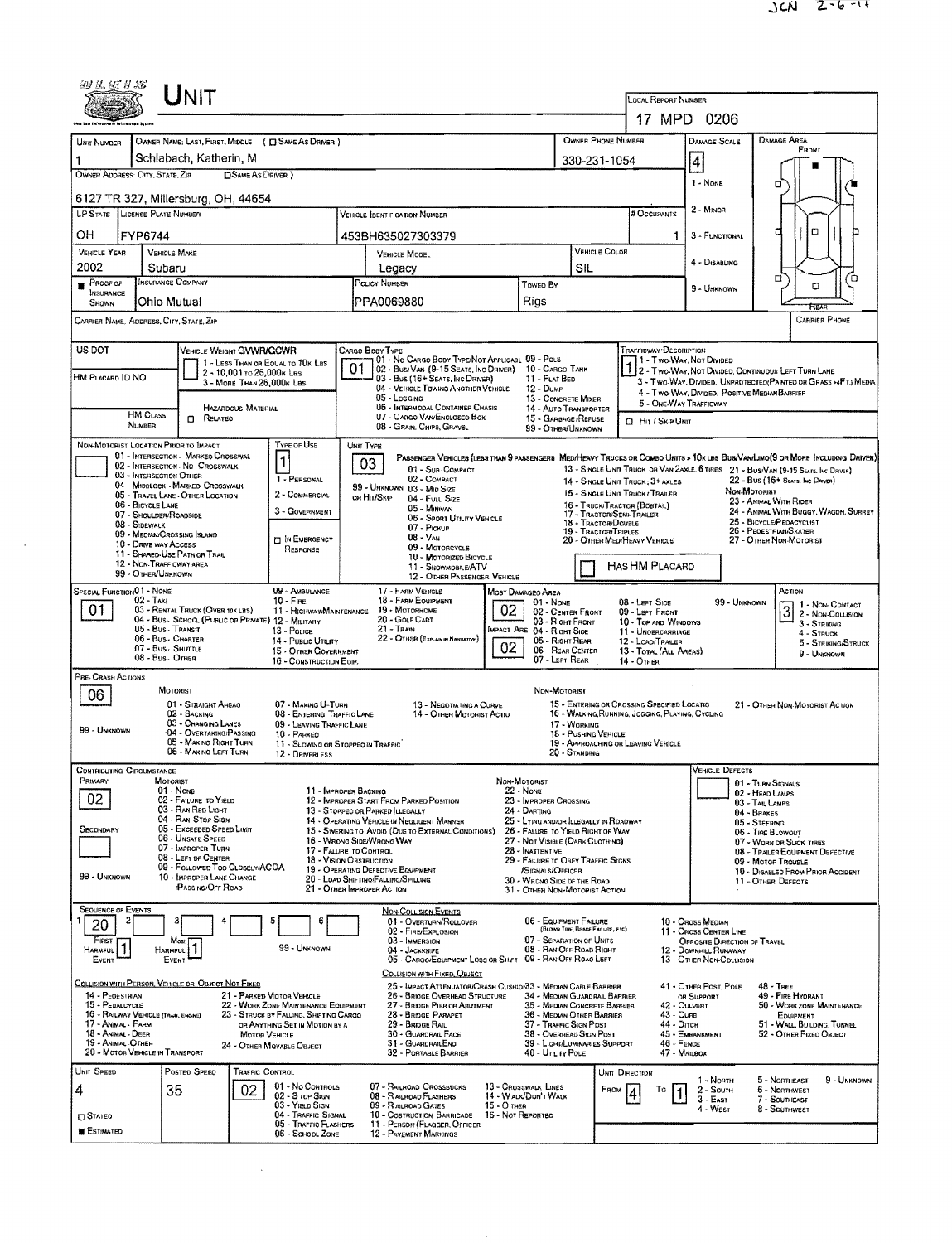| 彻风に牙部                                                                                                                                                                       |                                                              | ${\sf U}_{\sf NIT}$                                                         |                                                         |                                                       |                                                                                                                                                            |                                                                                                                   |                                                        |                                                                                                                                                |                                                                |                                                                         |                                                                                                                                                                           |                                                                                                                           |                                    |                                                                                                                               |  |  |  |
|-----------------------------------------------------------------------------------------------------------------------------------------------------------------------------|--------------------------------------------------------------|-----------------------------------------------------------------------------|---------------------------------------------------------|-------------------------------------------------------|------------------------------------------------------------------------------------------------------------------------------------------------------------|-------------------------------------------------------------------------------------------------------------------|--------------------------------------------------------|------------------------------------------------------------------------------------------------------------------------------------------------|----------------------------------------------------------------|-------------------------------------------------------------------------|---------------------------------------------------------------------------------------------------------------------------------------------------------------------------|---------------------------------------------------------------------------------------------------------------------------|------------------------------------|-------------------------------------------------------------------------------------------------------------------------------|--|--|--|
|                                                                                                                                                                             |                                                              |                                                                             |                                                         |                                                       |                                                                                                                                                            |                                                                                                                   |                                                        |                                                                                                                                                | LOCAL REPORT NUMBER<br>17 MPD 0206                             |                                                                         |                                                                                                                                                                           |                                                                                                                           |                                    |                                                                                                                               |  |  |  |
|                                                                                                                                                                             |                                                              |                                                                             |                                                         |                                                       |                                                                                                                                                            | OWNER PHONE NUMBER                                                                                                |                                                        |                                                                                                                                                |                                                                |                                                                         |                                                                                                                                                                           | DAMAGE AREA<br>DAMAGE SCALE                                                                                               |                                    |                                                                                                                               |  |  |  |
| UNIT NUMBER<br>2                                                                                                                                                            |                                                              | Taylor, Shana, N                                                            |                                                         | OWNER NAME: LAST, FIRST, MIDDLE ( C SAME AS DRIVER )  |                                                                                                                                                            |                                                                                                                   |                                                        |                                                                                                                                                |                                                                | 330-763-3549                                                            |                                                                                                                                                                           |                                                                                                                           |                                    | FRONT                                                                                                                         |  |  |  |
| OWNER ADDRESS: CITY, STATE, ZIP                                                                                                                                             |                                                              |                                                                             | <b>CISAME AS DRIVER 1</b>                               |                                                       |                                                                                                                                                            |                                                                                                                   |                                                        |                                                                                                                                                |                                                                |                                                                         |                                                                                                                                                                           | 4                                                                                                                         |                                    |                                                                                                                               |  |  |  |
| 49241 Whiting Ave, Coshocton, OH, 43812                                                                                                                                     |                                                              |                                                                             |                                                         |                                                       |                                                                                                                                                            |                                                                                                                   |                                                        |                                                                                                                                                |                                                                |                                                                         |                                                                                                                                                                           | 1 - NONE                                                                                                                  | σ                                  |                                                                                                                               |  |  |  |
| LP STATE LICENSE PLATE NUMBER                                                                                                                                               |                                                              |                                                                             |                                                         |                                                       |                                                                                                                                                            | VEHICLE IDENTIFICATION NUMBER                                                                                     |                                                        |                                                                                                                                                |                                                                |                                                                         | # Occupants                                                                                                                                                               | 2 MINOR                                                                                                                   |                                    |                                                                                                                               |  |  |  |
| OН                                                                                                                                                                          | GPH9562                                                      |                                                                             |                                                         |                                                       |                                                                                                                                                            | 4F2YU08132KM38572                                                                                                 |                                                        |                                                                                                                                                |                                                                |                                                                         | 1                                                                                                                                                                         | 3 FUNCTIONAL                                                                                                              | O                                  |                                                                                                                               |  |  |  |
| <b>VEHICLE YEAR</b>                                                                                                                                                         | <b>VEHICLE MAKE</b>                                          |                                                                             |                                                         |                                                       |                                                                                                                                                            | <b>VEHICLE MODEL</b>                                                                                              |                                                        |                                                                                                                                                | GRN                                                            | <b>VEHICLE COLOR</b>                                                    |                                                                                                                                                                           | 4 - DISABLING                                                                                                             |                                    |                                                                                                                               |  |  |  |
| 2002<br>$P$ ROOF OF                                                                                                                                                         | Mazda<br><b>INSURANCE COMPANY</b>                            |                                                                             |                                                         |                                                       | Tribute<br>POLICY NUMBER                                                                                                                                   |                                                                                                                   |                                                        |                                                                                                                                                |                                                                |                                                                         |                                                                                                                                                                           |                                                                                                                           | O                                  | п                                                                                                                             |  |  |  |
| <b>INSURANCE</b><br>SHOWN                                                                                                                                                   | Safe Auto                                                    |                                                                             |                                                         |                                                       | Toweo By<br>OH0088515DA16                                                                                                                                  |                                                                                                                   |                                                        |                                                                                                                                                |                                                                |                                                                         |                                                                                                                                                                           | 9 - Unknown                                                                                                               |                                    | $\Box$                                                                                                                        |  |  |  |
| CARRIER NAME, ADDRESS, CITY, STATE, ZIP                                                                                                                                     |                                                              |                                                                             |                                                         |                                                       |                                                                                                                                                            |                                                                                                                   |                                                        |                                                                                                                                                |                                                                |                                                                         |                                                                                                                                                                           |                                                                                                                           |                                    | RFA<br><b>CARRIER PHONE</b>                                                                                                   |  |  |  |
|                                                                                                                                                                             |                                                              |                                                                             |                                                         |                                                       |                                                                                                                                                            |                                                                                                                   |                                                        |                                                                                                                                                |                                                                |                                                                         |                                                                                                                                                                           |                                                                                                                           |                                    |                                                                                                                               |  |  |  |
| US DOT                                                                                                                                                                      |                                                              | VEHICLE WEIGHT GVWFVGCWR                                                    |                                                         | 1 - LESS THAN OR EQUAL TO 10K LBS                     |                                                                                                                                                            | CARGO BODY TYPE<br>01 - No CARGO BOOY TYPE/NDT APPLICABL 09 - POLE                                                |                                                        |                                                                                                                                                |                                                                |                                                                         | <b>TRAFFICWAY DESCRIPTION</b><br>1 - Two-Way, Not Divideo                                                                                                                 |                                                                                                                           |                                    |                                                                                                                               |  |  |  |
| HM PLACARO ID NO.                                                                                                                                                           |                                                              |                                                                             | 2 - 10,001 to 26,000k Las<br>3 - MORE THAN 26,000K LBS. |                                                       | 01                                                                                                                                                         | 02 - Busi Van (9-15 Seats, Inc Driver)<br>03 - Bus (16+ Seats, Inc Driver)<br>04 - VEHICLE TOWING ANOTHER VEHICLE |                                                        | 10 - Cargo Tank<br>11 - FLAT BED                                                                                                               |                                                                |                                                                         |                                                                                                                                                                           | 1 2 - Two-Way, NOT DIVIDED, CONTINUOUS LEFT TURN LANE<br>3 - Two WAY, Divideo, UNPROTECTEO(PAINTEO OR GRASS > 4FT.) MEDIA |                                    |                                                                                                                               |  |  |  |
|                                                                                                                                                                             |                                                              |                                                                             | HAZAROOUS MATERIAL                                      |                                                       |                                                                                                                                                            | 05 - Logging<br>06 - INTERMODAL CONTAINER CHASIS                                                                  |                                                        | 12 - Dump<br>13 - CONCRETE MIXER<br>14 - AUTO THANSPORTER                                                                                      |                                                                |                                                                         | 5 - ONE-WAY TRAFFICWAY                                                                                                                                                    | 4 - Two-Way, Divideo, Positive Median BARRIER                                                                             |                                    |                                                                                                                               |  |  |  |
|                                                                                                                                                                             | <b>HM Cuss</b><br><b>NUMBER</b>                              | $\Box$ Related                                                              |                                                         |                                                       |                                                                                                                                                            | 07 - CARGO VAN ENCLOSED BOX<br>08 - GRAIN, CHIPS, GRAVEL                                                          |                                                        | 15 - GARBAGE / REFUSE<br>99 - OTHER/UNKNOWN                                                                                                    |                                                                |                                                                         | <b>CI Hit / SKIP UNIT</b>                                                                                                                                                 |                                                                                                                           |                                    |                                                                                                                               |  |  |  |
| NON-MOTORIST LOCATION PRIOR TO IMPACT                                                                                                                                       |                                                              |                                                                             |                                                         | <b>TYPE OF USE</b>                                    | UNIT TYPE                                                                                                                                                  |                                                                                                                   |                                                        |                                                                                                                                                |                                                                |                                                                         |                                                                                                                                                                           |                                                                                                                           |                                    |                                                                                                                               |  |  |  |
|                                                                                                                                                                             |                                                              | 01 - INTERSECTION - MARKED CROSSWAL<br>02 - INTERSECTION - NO CROSSWALK     |                                                         |                                                       |                                                                                                                                                            | 06<br>01 - Sub-Compact                                                                                            |                                                        |                                                                                                                                                |                                                                |                                                                         |                                                                                                                                                                           |                                                                                                                           |                                    | PASSENGER VEHICLES (LESS THAN 9 PASSENGERS MEDIMEAVY TRUCKS OR COMBO UNITS > 10KLBS BUS/VAN/LIMO (9 OR MORE INCLUDING DRIVER) |  |  |  |
|                                                                                                                                                                             | 03 - INTERSECTION OTHER                                      | 04 - MIDBLOCK - MARKED CROSSWALK                                            |                                                         | 1 - PERSONAL                                          |                                                                                                                                                            | 02 - COMPACT<br>99 - UNKNOWN 03 - MIO SIZE                                                                        |                                                        |                                                                                                                                                |                                                                |                                                                         | 13 - SINGLE UNIT TRUCK OR VAN ZAXLE, 6 TIRES 21 - BUS/VAN (9-15 SEATS, INC DAVER)<br>22 - Bus (16+ Sears, Inc Dever)<br>14 - SINGLE UNIT TRUCK ; 3+ AXLES<br>Non-Mororusy |                                                                                                                           |                                    |                                                                                                                               |  |  |  |
|                                                                                                                                                                             | 06 - BICYCLE LANE                                            | 05 - TRAVEL LANE - OTHER LOCATION                                           |                                                         | 2 - COMMERCIAL<br>3 - GOVERNMENT                      |                                                                                                                                                            | or Hit/Skip<br>04 - Futt Size<br>05 - MINIVAN                                                                     |                                                        |                                                                                                                                                |                                                                |                                                                         | 15 - SINGLE UNIT TRUCK / TRAILER<br>16 - TRUCK/TRACTOR (BOBTAL)                                                                                                           |                                                                                                                           | 23 - ANIMAL WITH RIDER             | 24 - ANIMAL WITH BUGGY, WAGON, SURREY                                                                                         |  |  |  |
|                                                                                                                                                                             | 07 - SHOULDER/ROADSIDE<br>08 - SIDEWALK                      |                                                                             |                                                         |                                                       |                                                                                                                                                            | 06 - SPORT UTILITY VEHICLE<br>07 - Pickup                                                                         |                                                        |                                                                                                                                                |                                                                | 17 - TRACTOR/SEMI-TRAILER<br>18 - TRACTOR/DOUBLE<br>19 - TRACTOR/TRPLES |                                                                                                                                                                           | 25 - BICYCLE/PEGACYCLIST<br>26 - PEDESTRIAN/SKATER                                                                        |                                    |                                                                                                                               |  |  |  |
|                                                                                                                                                                             | 10 - DRIVE WAY ACCESS                                        | 09 - MEOPAN CROSSING ISLANO<br>11 - SHAREO-USE PATH OR TRAIL                |                                                         | <b>DIN EMERGENCY</b><br>RESPONSE                      | $08 - V_{AN}$<br>09 - Morgreycle                                                                                                                           |                                                                                                                   |                                                        |                                                                                                                                                |                                                                |                                                                         | 20 - OTHER MEDIHEAVY VEHICLE                                                                                                                                              |                                                                                                                           | 27 - OTHER NON-MOTORIST            |                                                                                                                               |  |  |  |
|                                                                                                                                                                             | 12 - NON-TRAFFICWAY AREA<br>99 - OTHER/UNKNOWN               |                                                                             |                                                         |                                                       |                                                                                                                                                            | 10 - Motorizeo Bicycle<br>11 - SNOWMOBLE/ATV                                                                      |                                                        |                                                                                                                                                | HAS HM PLACARD                                                 |                                                                         |                                                                                                                                                                           |                                                                                                                           |                                    |                                                                                                                               |  |  |  |
| SPECIAL FUNCTION 01 - NONE                                                                                                                                                  |                                                              |                                                                             |                                                         | 09 - AMBULANCE                                        | 12 - OTHER PASSENGER VEHICLE<br>17 - FARM VEHICLE<br>MOST DAMAGEO AREA                                                                                     |                                                                                                                   |                                                        |                                                                                                                                                |                                                                |                                                                         |                                                                                                                                                                           |                                                                                                                           |                                    | Астюн                                                                                                                         |  |  |  |
| 01                                                                                                                                                                          | $02 - TAXI$                                                  | 03 - RENTAL TRUCK (OVER 10K LBS)                                            |                                                         | $10 - F$ ine<br>11 - HIGHWAY/MAINTENANCE              | 18 - FARM EQUIPMENT<br>$01 - None$<br>19 - Мотовноме<br>03<br>02 - CENTER FRONT                                                                            |                                                                                                                   |                                                        |                                                                                                                                                |                                                                |                                                                         | 08 - LEFT SIDE<br>99 - UNKNOWN<br>1 - Non-Contact<br>09 - LEFT FRONT<br>2 - Non-Counsion                                                                                  |                                                                                                                           |                                    |                                                                                                                               |  |  |  |
|                                                                                                                                                                             | 05 - Bus . Transit                                           | 04 - Bus - SCHOOL (PUBLIC OR PRIVATE) 12 - MILITARY                         |                                                         | 13 - Pouce                                            |                                                                                                                                                            | 20 - GOLF CART<br>21 - Train                                                                                      |                                                        | MPACT ARE 04 - RIGHT SIDE                                                                                                                      | 03 - Right Front<br>10 - TOP AND WINDOWS<br>11 - UNOERCARRIAGE |                                                                         |                                                                                                                                                                           |                                                                                                                           |                                    | 3 - STRIKING<br>4 - STRUCK                                                                                                    |  |  |  |
|                                                                                                                                                                             | 06 - Bus / CHARTER<br>07 - Bus - Shurrue<br>08 - Bus - OTHER |                                                                             |                                                         | 14 - Pusuc UTILITY<br>15 - OTHER GOVERNMENT           | 22 - OTHER (EXPLAN IN NARRATIVE)<br>05 - Right Rear<br>03<br>06 - REAR CENTER<br>07 - LEFT REAR                                                            |                                                                                                                   |                                                        |                                                                                                                                                |                                                                |                                                                         | 12 - LOAD/TRAKER<br>5 - STRIKWG/STRUCK<br>13 - TOTAL (ALL AREAS)<br>9 - UNKNOWN                                                                                           |                                                                                                                           |                                    |                                                                                                                               |  |  |  |
| PRE- CRASH ACTIONS                                                                                                                                                          |                                                              |                                                                             |                                                         | 16 - CONSTRUCTION EOIP.                               |                                                                                                                                                            |                                                                                                                   |                                                        |                                                                                                                                                |                                                                |                                                                         | <b>14 - OTHER</b>                                                                                                                                                         |                                                                                                                           |                                    |                                                                                                                               |  |  |  |
| 01                                                                                                                                                                          |                                                              | MOTORIST                                                                    |                                                         |                                                       |                                                                                                                                                            |                                                                                                                   |                                                        | NON-MOTORIST                                                                                                                                   |                                                                |                                                                         |                                                                                                                                                                           |                                                                                                                           |                                    |                                                                                                                               |  |  |  |
|                                                                                                                                                                             |                                                              | 01 - STRAIGHT AHEAD<br>02 - BACKING                                         |                                                         | 07 - MAKING U-TURN<br>08 - ENTERNG TRAFFIC LANE       |                                                                                                                                                            | 13 - NEGOTIATING A CURVE<br>14 - OTHER MOTORIST ACTIO                                                             |                                                        |                                                                                                                                                |                                                                |                                                                         | 15 - ENTERING OR CROSSING SPECIFIED LOCATIO<br>21 - OTHER NON-MOTORIST ACTION<br>16 - WALKING, RUNNING, JOGGING, PLAYING, CYCLING                                         |                                                                                                                           |                                    |                                                                                                                               |  |  |  |
| 99 - UNKNOWN                                                                                                                                                                |                                                              | 03 - CHANGING LANES<br>04 - OVERTAKING/PASSING<br>05 - MAKING RIGHT TURN    |                                                         | 09 - LEAVING TRAFFIC LANE<br>10 - PARKED              |                                                                                                                                                            |                                                                                                                   |                                                        | 17 WORKING<br>18 - PUSHING VEHICLE<br>19 - APPROACHING OR LEAVING VEHICLE                                                                      |                                                                |                                                                         |                                                                                                                                                                           |                                                                                                                           |                                    |                                                                                                                               |  |  |  |
|                                                                                                                                                                             |                                                              | 06 - MAKING LEFT TURN                                                       |                                                         | 11 - SLOWING OR STOPPED IN TRAFFIC<br>12 - DRIVERLESS |                                                                                                                                                            |                                                                                                                   |                                                        |                                                                                                                                                | 20 - STANDING                                                  |                                                                         |                                                                                                                                                                           |                                                                                                                           |                                    |                                                                                                                               |  |  |  |
| <b>CONTRIBUTING CIRCUMSTANCE</b><br>Primary                                                                                                                                 | MOTORIST                                                     |                                                                             |                                                         |                                                       |                                                                                                                                                            |                                                                                                                   | Non-Moronist                                           |                                                                                                                                                |                                                                |                                                                         |                                                                                                                                                                           | VEHICLE DEFECTS                                                                                                           | 01 - TURN SIGNALS                  |                                                                                                                               |  |  |  |
| 01                                                                                                                                                                          |                                                              | $01 - None$<br>02 - FAILURE TO YIELD                                        |                                                         | 11 - IMPROPER BACKING                                 |                                                                                                                                                            | 12 - IMPROPER START FROM PARKED POSITION                                                                          |                                                        | 22 - None<br>23 - IMPROPER CROSSING                                                                                                            |                                                                |                                                                         |                                                                                                                                                                           |                                                                                                                           | 02 - HEAD LAMPS<br>03 - Tail Lamps |                                                                                                                               |  |  |  |
|                                                                                                                                                                             |                                                              | 03 - RAN RED LIGHT<br>04 - RAN STOP SIGN                                    |                                                         |                                                       |                                                                                                                                                            | 13 - STOPPEO OR PARKEO ILLEGALLY<br>14 - OPERATING VEHICLE IN NEGLIGENT MANNER                                    | 24 - DARTING<br>25 - LYING ANO/OR ILLEGALLY IN ROADWAY |                                                                                                                                                | 04 - BRAKES<br>05 - Steering                                   |                                                                         |                                                                                                                                                                           |                                                                                                                           |                                    |                                                                                                                               |  |  |  |
| SECONDARY                                                                                                                                                                   |                                                              | 05 - Exceeded Speed Limit<br>06 - Unsafe Speep                              |                                                         |                                                       |                                                                                                                                                            | 15 - SWERING TO AVOID (DUE TO EXTERNAL CONDITIONS)<br>16 - WRONG SIDE/WRONG WAY                                   |                                                        | 26 - FALURE TO YIELD RIGHT OF WAY<br>27 - Not Visible (DARK CLOTHING)                                                                          |                                                                |                                                                         |                                                                                                                                                                           | 06 - TIRE BLOWDUT<br>07 - WORN OR SLICK TIRES                                                                             |                                    |                                                                                                                               |  |  |  |
|                                                                                                                                                                             |                                                              | 07 - IMPROPER TURN<br>08 - LEFT OF CENTER<br>09 - FOLLOWEO TOO CLOSELY/ACDA |                                                         |                                                       | 17 - FALURE TO CONTROL<br>28 - INATTENTIVE<br>18 - VISION OBSTRUCTION<br>29 - FAILURE TO OBEY TRAFFIC SIGNS                                                |                                                                                                                   |                                                        |                                                                                                                                                |                                                                |                                                                         |                                                                                                                                                                           |                                                                                                                           | 09 - Motor Trouble                 | 08 - TRALER EQUIPMENT DEFECTIVE                                                                                               |  |  |  |
| 99 - UNKNOWN                                                                                                                                                                |                                                              | 10 - IMPROPER LANE CHANGE<br><b>/PASSING/OFF ROAD</b>                       |                                                         |                                                       | 19 - OPERATING DEFECTIVE EQUIPMENT<br>/SIGNALS/OFFICER<br>20 - LOAO SHIFTING/FALLING/SPILLING<br>30 - WRONG SIDE OF THE ROAD<br>21 - OTHER IMPROPER ACTION |                                                                                                                   |                                                        |                                                                                                                                                |                                                                |                                                                         | 10 - DISABLED FROM PRIOR ACCIDENT<br>11 - OTHER DEFECTS                                                                                                                   |                                                                                                                           |                                    |                                                                                                                               |  |  |  |
| SEQUENCE OF EVENTS                                                                                                                                                          |                                                              |                                                                             |                                                         |                                                       |                                                                                                                                                            |                                                                                                                   |                                                        | 31 - OTHER NON-MOTORIST ACTION                                                                                                                 |                                                                |                                                                         |                                                                                                                                                                           |                                                                                                                           |                                    |                                                                                                                               |  |  |  |
| 20                                                                                                                                                                          |                                                              |                                                                             |                                                         | 6                                                     |                                                                                                                                                            | NON-COLLISION EVENTS<br>01 - OVERTURN/ROLLOVER                                                                    |                                                        | 06 - EQUIPMENT FAILURE                                                                                                                         | (BLOWN TIRE, BRAKE FAILURE, ETC)                               |                                                                         |                                                                                                                                                                           | 10 - Cross Meoran                                                                                                         |                                    |                                                                                                                               |  |  |  |
| FIRST                                                                                                                                                                       | <b>HARMFUL</b>                                               | Mast                                                                        |                                                         | 99 - Unknown                                          |                                                                                                                                                            | 02 - FIRE/EXPLOSION<br>03 - IMMERSION<br>04 - JACKKNIFE                                                           |                                                        | 07 - SEPARATION OF UNITS<br>08 - RAN OFF ROAD RIGHT                                                                                            |                                                                |                                                                         | 11 - CROSS CENTER LINE<br>OPPOSITE DIRECTION OF TRAVEL<br>12 - DOWNHILL RUNAWAY                                                                                           |                                                                                                                           |                                    |                                                                                                                               |  |  |  |
| <b>HARMFUL</b><br>EVENT                                                                                                                                                     | EVENT                                                        |                                                                             |                                                         |                                                       |                                                                                                                                                            | 05 - CARGO/EQUIPMENT LOSS OR SHIPT 09 - RAN OFF ROAD LEFT                                                         |                                                        |                                                                                                                                                |                                                                |                                                                         |                                                                                                                                                                           | 13 - OTHER NDN-COLUSION                                                                                                   |                                    |                                                                                                                               |  |  |  |
| COLLISION WITH PERSON, VEHICLE OR OBJECT NOT FIXED                                                                                                                          |                                                              |                                                                             |                                                         |                                                       |                                                                                                                                                            | COLLISION WITH FIXED, OBJECT<br>25 - IMPACT ATTENUATOR/CRASH CUSHION33 - MEDIAN CABLE BARRIER                     |                                                        |                                                                                                                                                |                                                                |                                                                         |                                                                                                                                                                           | 41 - OTHER POST, POLE                                                                                                     | $48 - T$ REE                       |                                                                                                                               |  |  |  |
| 14 - PEDESTRIAN<br>21 - PARKEO MOTOR VEHICLE<br>15 - PEDALCYCLE<br>22 - WORK ZONE MAINTENANCE EQUIPMENT                                                                     |                                                              |                                                                             |                                                         |                                                       |                                                                                                                                                            | 26 BRIDGE OVERHEAD STRUCTURE<br>27 - BRIDGE PIER OR ABUTMENT                                                      |                                                        | 49 - FIRE HYDRANT<br>34 - Megian Guardrail Barrier<br>OR SUPPORT<br>42 - CULVERT<br>50 - WORK ZONE MAINTENANCE<br>35 - MEDIAN CONCRETE BARRIER |                                                                |                                                                         |                                                                                                                                                                           |                                                                                                                           |                                    |                                                                                                                               |  |  |  |
| 16 - RAILWAY VEHICLE (TRAN, EMSINE)<br>23 - STRUCK BY FALLING, SHIFTING CARGO<br>17 - Animal - Farm<br>OR ANYTHING SET IN MOTION BY A<br>18 - Anmal - Deer<br>MOTOR VEHICLE |                                                              |                                                                             |                                                         |                                                       |                                                                                                                                                            | 28 BRIDGE PARAPET<br>29 - BRIDGE RAIL                                                                             |                                                        | 36 - Median Other Barrier<br>37 - TRAFFIC SIGN POST<br>38 - OVERHEAD SIGN POST                                                                 |                                                                |                                                                         | 43 - Curs<br>44 - Dirch<br>45 - EMBANKMENT                                                                                                                                | EQUIPMENT<br>51 - WALL BUILDING, TUNNEL<br>52 - OTHER FIXED OBJECT                                                        |                                    |                                                                                                                               |  |  |  |
| 19 - ANIMAL OTHER<br>20 - MOTDR VEHICLE IN TRANSPORT                                                                                                                        |                                                              |                                                                             |                                                         | 24 - OTHER MOVABLE OBJECT                             | <b>30 - GUARORAIL FACE</b><br>31 - GUARDRAILEND<br>39 - LIGHT/LUMINARIES SUPPORT<br>32 - PORTABLE BARRIER<br>40 - Utruty Pole                              |                                                                                                                   |                                                        |                                                                                                                                                |                                                                |                                                                         |                                                                                                                                                                           |                                                                                                                           |                                    |                                                                                                                               |  |  |  |
| UNIT SPEED                                                                                                                                                                  |                                                              | POSTED SPEED                                                                | TRAFFIC CONTROL                                         |                                                       |                                                                                                                                                            |                                                                                                                   |                                                        |                                                                                                                                                |                                                                | <b>UNIT DIRECTION</b>                                                   | 47 - MAILBOX                                                                                                                                                              |                                                                                                                           |                                    |                                                                                                                               |  |  |  |
| 25                                                                                                                                                                          |                                                              | 35                                                                          | 12                                                      | 01 - No CONTROLS<br>02 - S TOP SIGN                   |                                                                                                                                                            | 07 - RALROAD CROSSBUCKS<br>08 - RAILROAD FLASHERS                                                                 |                                                        | 13 - Crosswalk Lines<br>14 - WALK/DON'T WALK                                                                                                   |                                                                | FROM                                                                    | Tp                                                                                                                                                                        | 1 - North<br>2 - South                                                                                                    | 5 - NORTHEAST<br>6 - NORTHWEST     | 9 - UNKNOWN                                                                                                                   |  |  |  |
| $\square$ Stated                                                                                                                                                            |                                                              |                                                                             |                                                         | 03 - YISLO SIGN<br>04 - TRAFFIC SIGNAL                |                                                                                                                                                            | 09 - RAILROAD GATES<br>10 - COSTRUCTION BARRICADE                                                                 | $15 - O$ THER<br>16 - Not Reported                     |                                                                                                                                                |                                                                |                                                                         |                                                                                                                                                                           | $3 -$ East<br>4 - West                                                                                                    | 7 - SOUTHEAST<br>8 - SOUTHWEST     |                                                                                                                               |  |  |  |
| <b>ESTIMATED</b>                                                                                                                                                            |                                                              |                                                                             |                                                         | 05 - TRAFFIC FLASHERS<br>06 - SCHOOL ZONE             |                                                                                                                                                            | 11 - PERSON (FLAGGER, OFFICER<br>12 - PAVEMENT MARKINGS                                                           |                                                        |                                                                                                                                                |                                                                |                                                                         |                                                                                                                                                                           |                                                                                                                           |                                    |                                                                                                                               |  |  |  |

 $\sim 10^{-1}$